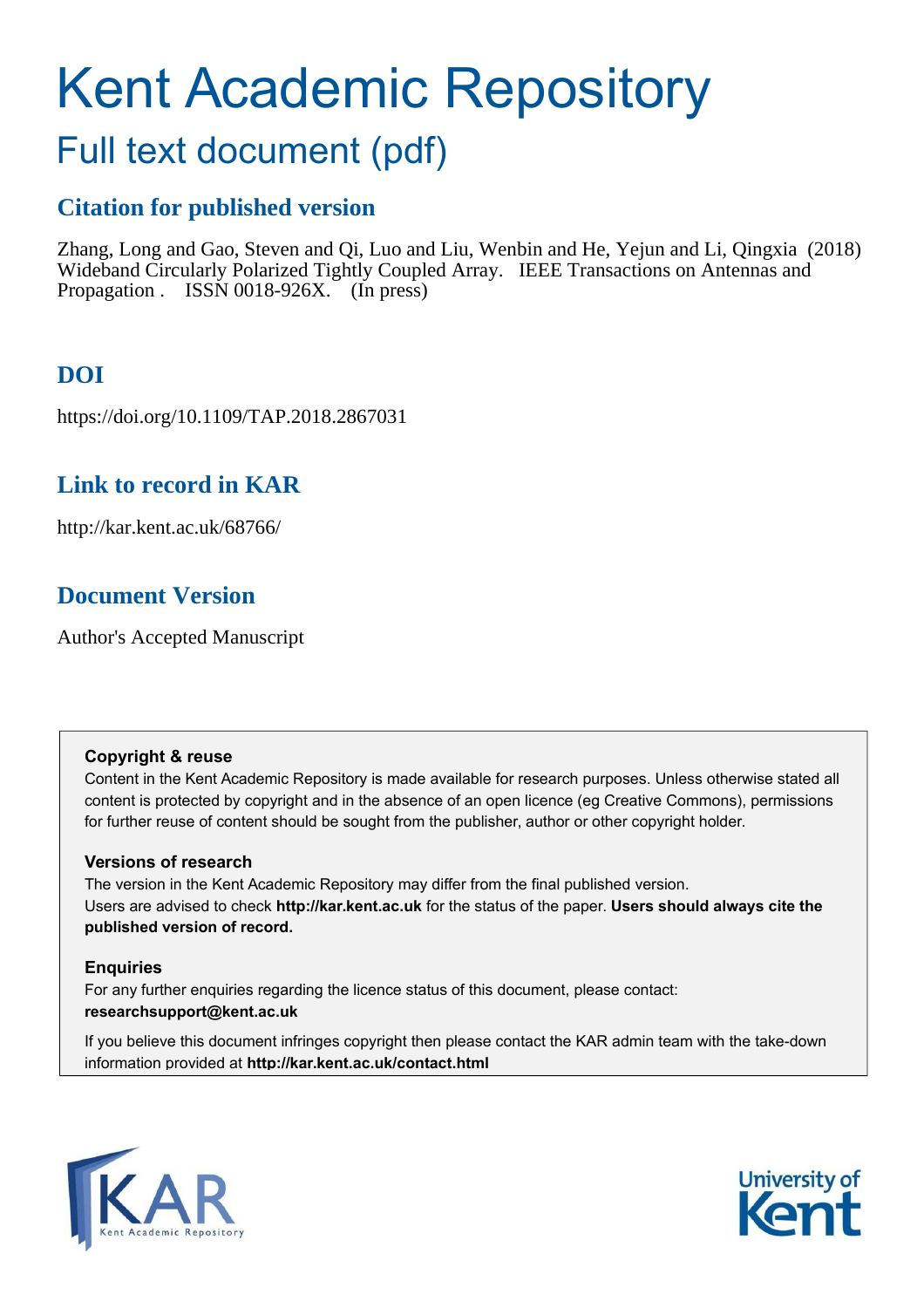## Wideband Circularly Polarized Tightly Coupled Array

Long Zhang, Steven Gao, Senior Member, IEEE, Qi Luo, Member, IEEE, Wenting Li, Yejun He, Senior Member, IEEE, and Qingxia Li, Member, IEEE

*Abstract***—Tightly coupled arrays (TCA) have received considerable interests recently. Although various TCAs have been reported, they are limited to single or dual linear polarizations. Considering the importance of circular polarization (CP) in various wireless systems, it is meaningful to design a CP TCA with a simple configuration. This paper presents a circularly polarized tightly coupled crossed dipole array (CP-TCCDA) with wide overlapped impedance bandwidth and axial ratio (AR) bandwidth. A tightly coupled crossed dipole unit cell is investigated and the comparison with an isolated crossed dipole of the same size indicates that the VSWR<3 bandwidth is increased from 3:1 to 7.1:1 while the 3-dB AR bandwidth is increased from 1.3:1 to 2.1:1. Analysis is given to explain the principles of AR bandwidth improvement and is verified by the comparison of radiated Efields between a CP-TCCDA and a conventional crossed dipole array. To verify the design concept, a**  $4 \times 4$  **CP-TCCDA with feeding network is fabricated and measured. The measured results confirm that the proposed array achieves VSWR<3 bandwidth from 2.06GHz to 6.46 GHz (3.14:1) and 3-dB AR bandwidth from 2.35GHz to 5.6GHz (2.38:1), which are much wider than the bandwidth of an isolated element and a conventional array using the same element.** 

<span id="page-1-0"></span>**Index Terms—Crossed dipole, circular polarization, tightly coupled array, wideband array.** 

#### I.INTRODUCTION

<span id="page-1-1"></span>With rapid development of various wireless communication systems, wideband antennas and arrays are becoming increasingly important to multifunctional systems, high-data-rate communication links, high-resolution radar and tracking systems, software radios and electronic warfare applications [\[1\]](#page-4-0). To design wideband arrays, wideband antenna elements, such as the Vivaldi antenna and "bunnyear" antenna are normally used. However, the considerable height limits their applications to some extent.

Instead of using elements with inherent broad bandwidth to build a wideband array, Munk used capacitively coupled short dipoles to design a wideband array which achieved 4.5:1 impedance bandwidth [\[2\]](#page-4-1). The idea was to alleviate inductive loading introduced by the ground plane using capacitive coupling among neighboring elements. Due to the closely spaced dipole configuration, these elements are tightly coupled and the electric current along each dipole is almost constant, which is distinct from the electric current on a single dipole where a sinusoidal magnitude distribution with nulls at the termination exists [\[3\]](#page-4-2). This kind of dipole array emulated Wheeler's electric current sheet which can support radiation at much lower frequencies than the element's self-resonant frequency [\[4\]](#page-4-3).

Two different types of arrays were proposed to realize Wheeler's current sheet and both obtained wide bandwidth. The first one was the

L. Zhang and Y. He are with Shenzhen Key Laboratory of Antennas and Propagation, College of Information Engineering, Shenzhen University, Shenzhen 518060, China. (email: longzhang717@163.com).

"connected arrays" which interconnected array elements to achieve relatively constant electric current across the array aperture and large array bandwidth [\[5,](#page-4-4) [6\]](#page-4-5). Another type was the "tightly coupled array" which utilized closely spaced dipoles, where the strong mutual coupling among the dipole elements facilitated the improvement of array bandwidth [\[7,](#page-4-6) [8\]](#page-4-7).

<span id="page-1-2"></span>Although the aforementioned arrays achieved several octave bandwidths, they were all linearly polarized or dual linearly polarized and only the impedance bandwidth was considered. For applications such as the high-data-rate satellite communications, wideband circularly polarized (CP) antennas and arrays are preferred [\[9\]](#page-4-8). However, there are few reported CP array designs based on the concept of connected array or tightly-coupled array. A dual-CP spiral array in which neighboring spirals of orthogonal polarizations were connected achieved 1.8 times AR bandwidth than the single spiral [\[10\]](#page-5-0). The AR bandwidth enhancement in this design was mainly due to the doubling of the electric travelling-wave current path. By connecting more spirals in a ring-array structure, the AR bandwidth was further improved [\[11\]](#page-5-1). A spiral array within which the arms of the spiral elements were interwoven achieved a 10:1 bandwidth [\[12\]](#page-5-2). However, within this 10:1 frequency range, the average difference between the RHCP and LHCP gains were only 7 dB indicating that the AR performance of the array was not good (average AR within the operating band was around 8.4 dB).

Recently, a crossed dipole structure which incorporated 90° phase shift line between the orthogonally placed dipoles were presented [\[13\]](#page-5-3). Because of the incorporated 90° phase shift line, the crossed dipole antenna was able to be fed by a coaxial connector directly without any baluns and still achieved good CP performance. Based on the CP crossed dipole, a CP tightly coupled array is developed in this paper. The proposed design utilizes two orthogonally polarized electric fields but is different to the dual-polarized tightly coupled array [\[14\]](#page-5-4) where the dipoles of different polarization were fed offset by  $\lambda/4$ . In the proposed design, the orthogonally polarized dipoles are fed concentrically with an inherent 90° phase shift. By decreasing the element space and choosing appropriate overlapped structure between adjacent elements, it is shown that not only the impedance bandwidth but also the AR bandwidth of the array is greatly improved compared with the single isolated element. To verify the concept, a  $4\times4$  array is prototyped and the measurement results confirm that the proposed CP tightly coupled array achieves a 3.14:1 VSWR<3 bandwidth and a 2.38:1 3-dB AR bandwidth, which shows much wider bandwidth than the conventional crossed dipole array using the same element.

#### II.TIGHTLY COUPLED CROSSED DIPOLE UNIT CELL

#### *A. Unit Cell Configuration*

To predict the performance of an infinite array, the unit cell under periodic boundary gives a good approximation. The configuration of

S. Gao, Q. Luo and W. Li are with the School of Engineering and Digital Arts, University of Kent, Canterbury CT2 7NT, UK.(email: s.gao@kent.ac.uk). Q. Li is with the School of Electronic Information and Communications,

Huazhong University of Science and Technology, Wuhan 430074, China.

Manuscript received on February 23, 2017.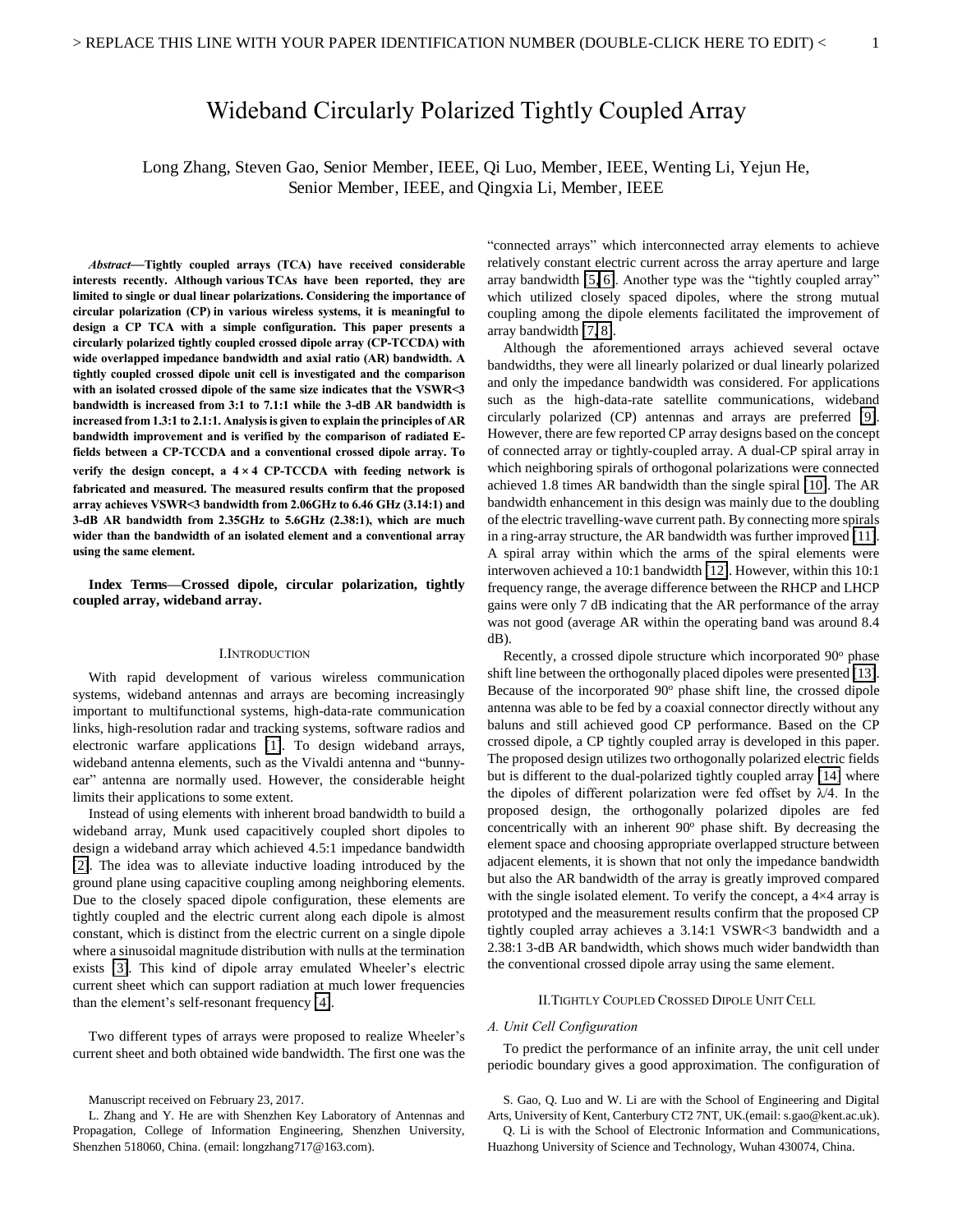

Fig. 1. Geometry of the unit cell: (a) 3D view, (b) top view, (c) bottom view.

The proposed element is printed on both sides of a 0.813mm thick Rogers RO4003C substrate. As shown, two neighboring cutting-off elliptical arms are connected by a ¾ ring shaped phase shift line with outer radius r and line width W<sub>1</sub>. This  $\frac{3}{4}$  ring shaped line provides 90<sup>o</sup> phase shift between the neighboring arms, which makes the crossed dipoles radiate CP wave. Besides, the top-layer arms are connected to the inner pin of a coaxial cable while the bottom-layer arms are connected to the outer conductor and no ground plane is used. To imitate an infinite tightly coupled array, the proposed element is placed in periodic boundaries with a unit cell size of  $d \times d$  and four overlapped strips are utilized to provide strong capacitive coupling between adjacent elements along both x- and y- directions. The detailed geometry dimensions of the unit cell are given i[n Table I.](#page-1-1)

| <b>TABLE</b> I                   |  |    |    |       |                |                |  |  |  |
|----------------------------------|--|----|----|-------|----------------|----------------|--|--|--|
| <b>UNIT CELL DIMENSIONS (mm)</b> |  |    |    |       |                |                |  |  |  |
|                                  |  | L٠ | L٦ | $W_1$ | W <sub>2</sub> | W <sub>3</sub> |  |  |  |
|                                  |  |    |    |       |                |                |  |  |  |

#### *B. Comparison with the Isolated Crossed Dipole*

An isolated crossed dipole with the same size as the element used in the infinite tightly coupled crossed dipole array is also simulated for a comparison. [Fig. 2](#page-1-2) shows the comparison of these two elements in terms of VSWR and AR.



Fig. 2. Comparison of the VSWR and AR between the isolated element and the tightly coupled unit cell.

<span id="page-2-0"></span>As shown in [Fig. 2,](#page-1-2) the simulated VSWR<3 bandwidth of the isolated element is 2-6 GHz (3:1) while the corresponding bandwidth of the tightly coupled unit cell is 0.9-6.4 GHz (7.1:1). Greatly improved impedance bandwidth at lower frequency is observed, similar to those linearly polarized tightly coupled unit cell [\[7,](#page-4-6) [8\]](#page-4-7). Furthermore, it is shown that the AR bandwidth improves from 4-5.3 GHz (1.325:1) to 2.4-5.3GHz (2.21:1) by the tightly coupled unit cell.

#### III.ANALYSIS AND DESIGN OF THE 4×4 CP-TCCDA

#### *A. Analysis of the Bandwidth Enhancement*

As demonstrated in Sectio[n II,](#page-0-0) the bandwidth of a CP crossed dipole can be improved through using a tightly coupled array. The impedance bandwidth enhancement can be explained by the lengthening of the electric current or equivalent increase of the antenna's electrical length, which decreases the array's lower limit working frequency range while the upper limit of the working frequency range is mainly controlled by the element and thus varies slightly.

<span id="page-2-1"></span>The phase difference between the two orthogonally placed dipoles is mainly introduced by the  $\frac{3}{4}$  ring shaped phase shift line and its length is calculated by

$$
l_{phase\,shift} = 2\pi \times (r - W_1/2) \times 3/4 \tag{1}
$$

where  $r$ ,  $W_1$  and  $W_2$  are parameters shown in [Table I.](#page-1-1) The calculated physical length of the ¾ ring shaped phase shift line is around 14.6mm which equals to a quarter of the guided wavelength at 3.08GHz.

Considering an elliptically polarized wave with its AR calculated by [\[15\]](#page-5-5)

$$
AR = \frac{E_{major \, axis}}{E_{minor \, axis}} = \frac{OA}{OB}, \, 1 \le AR \le \infty \tag{2}
$$

<span id="page-2-2"></span>where

$$
OA = \left\{ \frac{1}{2} \left[ E_x^2 + E_y^2 + \left( E_x^4 + E_y^4 + E_y^4 \right) \right] \right\}^{\frac{1}{2}}
$$
  
\n
$$
2E_x^2 E_y^2 \cos 2\delta \right\}^{\frac{1}{2}} \right\}^{\frac{1}{2}}
$$
  
\n
$$
OB = \left\{ \frac{1}{2} \left[ E_x^2 + E_y^2 - \left( E_x^4 + E_y^4 + E_y^4 \right) \right] \right\}^{\frac{1}{2}}
$$
  
\n
$$
2E_x^2 E_y^2 \cos 2\delta \right\}^{\frac{1}{2}} \right\}^{\frac{1}{2}}
$$
  
\n(4)

Since the infinite CP-TCCDA has enough electrical lengths along x- and y- direction at 2.4GHz, it is reasonable to deem the magnitude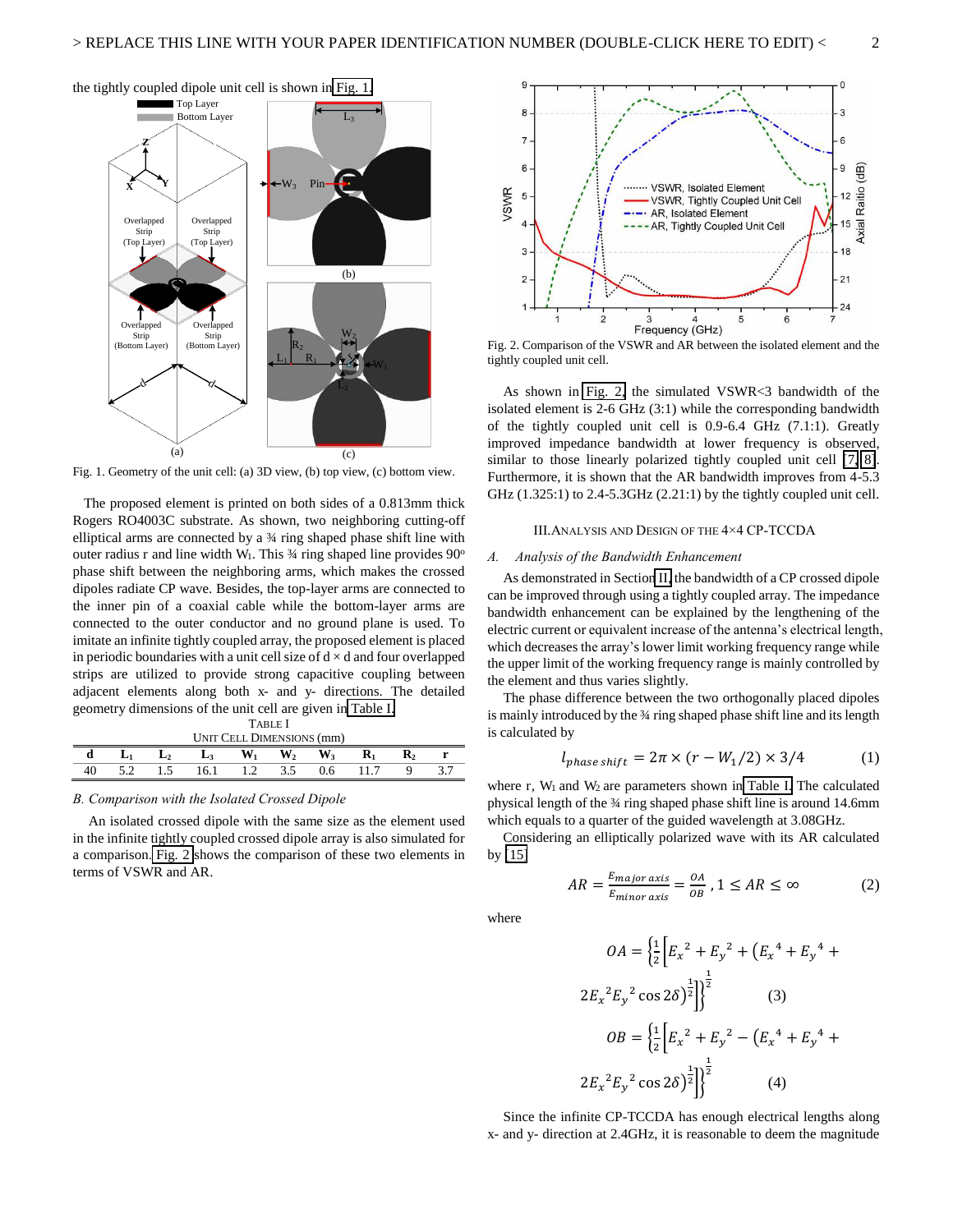$$
E_x \approx E_y \tag{5}
$$

As the phase difference introduced by the 3⁄4 ring shaped phase shift line is around 90° at 3.08GHz, the phase difference between  $E_x$  and  $E_y$ at 2.4GHz is

$$
\delta = \frac{\pi}{2} \times \frac{2.4}{3.08} = 0.39 \pi \tag{6}
$$

Substituting (5) and (6) into (2)-(4) and calculate the AR at 2.4 GHz yields a result of 1.425 (3.07 dB), which is very close to the simulation result shown in [Fig. 2.](#page-1-2) From the above analysis and calculation result, we obtain the following conclusions:

1) The AR bandwidth enhancement of the CP-TCCDA is mainly attributed to the strong mutual coupling which enables the array to radiate more evenly along x- and y- directions at much lower frequencies. Although the VSWR of the single isolated element at 2.4GHz is around 2, the smaller electrical length than the CP-TCCDA may result in deterioration of the magnitude balance and possible phase difference variations between x- and y- directions.

<span id="page-3-0"></span>2) Although the impedance bandwidth of CP-TCCDA can reach a lower limit of 0.9GHz, the AR bandwidth cannot approach this limit. Considering that the phase difference between  $E_x$  and  $E_y$  is determined by the electrical length of the ¾ ring shaped phase shift line, the phase difference between the two orthogonal E-fields at 0.9GHz is around 26.3°. Assuming  $E_x = E_y$  and the AR at 0.9GHz is calculated to be 12.6 dB. Notice that at this frequency, actually the magnitudes of the E-fields along x- and y- direction may have certain differences and thus the AR should be higher than 12.6 dB. Thus, the AR bandwidth limitation of the proposed array is mainly attributed to the variation of the phase difference between the two orthogonal electric fields when frequency changes.

#### *B. 4×4 CP-TCCDA and 4×4 Conventional Crossed Dipole Array*

<span id="page-3-1"></span>To verify the above analysis and the presented concept, a 4×4 CP-TCCDA is designed. The configuration of the 4×4 CP-TCCDA is shown in [Fig. 3](#page-2-0) while the magnified picture demonstrates the overlapped area in detail. As shown, the width of the overlapped part is 1.2mm which is twice the width of the overlapped strip in the unit cell. The element space is 40mm which is the same as the unit cell size given in [Fig. 1.](#page-1-0) Furthermore, to make a direct comparison with a conventional array, a 4×4 conventional array using the isolated element is also designed. The element space of the 4×4 conventional array is chosen to be half free-space wavelength at 2.4GHz (62.5mm). With this element space, the array has much smaller coupling than the CP-TCCDA.

[Fig. 4](#page-2-1) shows simulated E-fields of the two arrays at 2.4GHz in a plane parallel to the array aperture at the height of 55 mm. The magnitudes of the two fields are normalized to the same scale for better comparison. As the E-fields along broadside direction relate to the array's AR bandwidth, the E-fields at the center area of each graph are of major interest. As shown, both the 4×4 CP-TCCDA and the 4×4 conventional coupled array have a rotated E-fields distribution at different time slot. However, the magnitudes of the E-fields of the  $4\times4$ conventional coupled array are quite different for the radiated E-fields along x- and y-direction ( $E_x$  and  $E_y$ ). On the contrary, the radiated Efields of the 4×4 CP-TCCDA along x- and y- direction are nearly the same in the center area, which verifies the assumption of equation (5). As the phase difference between  $E_x$  and  $E_y$  of the two arrays are both determined by the 3⁄4 ring shaped phase shift line, the phase differences between  $E_x$  and  $E_y$  of the two arrays are the same at 2.4GHz. However,

the unequal (unbalanced) magnitudes of  $E_x$  and  $E_y$  of the 4×4 conventional coupled array result in a larger AR compared with the 4×4 CP-TCCDA, according to equations (2)-(4).



Fig. 3. Configuration of the 4×4 CP-TCCDA.

<span id="page-3-2"></span>

Fig. 4. Comparison of the E-fields at 2.4GHz: (a) 4×4 CP-TCCDA, (b) 4×4 conventional array.

<span id="page-3-3"></span>

Fig. 5. Comparison of the AR between the 4×4 CP-TCCDA and 4×4 conventional crossed dipole array.

The comparison of the AR between the 4×4 CP-TCCDA and 4×4 conventional crossed dipole array is shown i[n Fig. 5.](#page-2-2) As shown, the 3 dB AR bandwidth of the 4×4 CP-TCCDA is much wider than the conventional crossed dipole array. Moreover, the simulated AR performance of the 4×4 CP-TCCDA is close to the simulated AR of the infinite CP-TCCDA due to the fact that the 4×4 CP-TCCDA is able to maintain balanced magnitudes of  $E_x$  and  $E_y$  at low frequencies.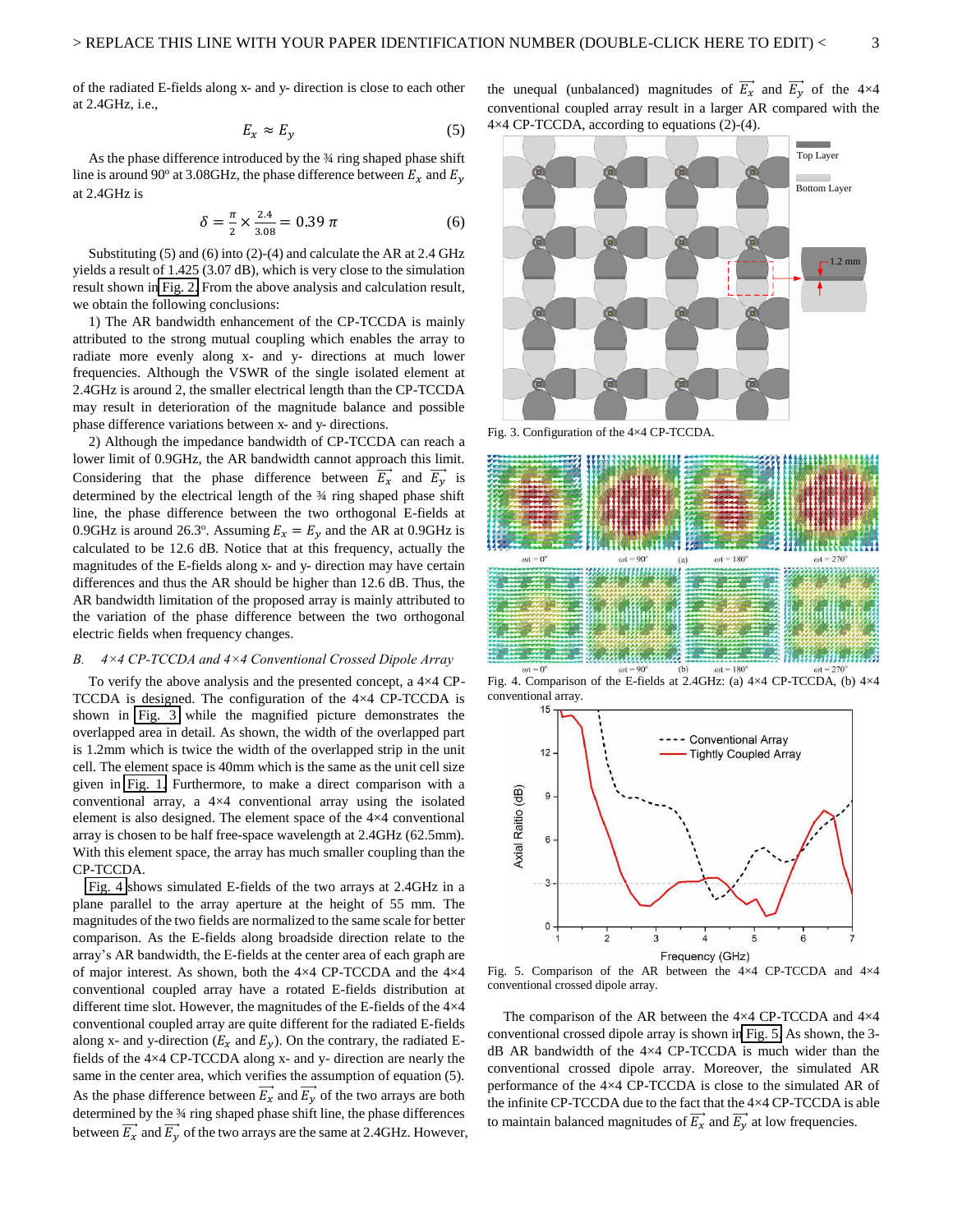#### *C.* 1:16 Wilkinson Power Divider Network

To feed the 4×4 CP-TCCDA, a 1:16 Wilkinson power divider network is designed and shown in [Fig. 6.](#page-3-0) Since the CP-TCCDA achieves a 3dB AR bandwidth from 2.4 to 5.3GHz (2.21:1), the bandwidth of the power divider network is designed to cover this frequency range.



<span id="page-4-9"></span>Fig. 6. 1:16 Wilkinson power divider network.



Fig. 7. Simulated reflection coefficients of the power divider network.

The simulated reflection coefficients of all ports are shown in [Fig.](#page-3-1)  [7.](#page-3-1) As shown, the input port (port 1) achieves -10dB reflection coefficient from 2.1 to 6.3GHz while all other ports' reflection coefficients are smaller than -10dB from 1 to 6.3GHz. From the simulation, the input power is divided equally into the 16 output ports and the insertion loss is around 1-2 dB from 2 to 6.3GHz, which meets the bandwidth coverage requirement.

#### IV.RESULTS AND DISCUSSION

To verify the design concept and analysis, a 4×4 CP-TCCDA with feeding network is prototyped and measured.

#### <span id="page-4-10"></span>A. Prototype

The fabricated 4×4 CP-TCCDA is shown in [Fig. 8.](#page-3-2) As shown, the array is placed above an Eccosorb AN-77 absorber which helps achieve directional radiation and maintain good bandwidth performance. The thickness of the absorber is 5.7 cm while the height of the array is 12 cm. There are 16 coaxial cables with outer conductor soldered to the bottom-layer arms and inner pin soldered to the toplayer arms of the proposed array, which is demonstrated b[y Fig. 8](#page-3-2) (d). These cables are then connected to the 1:16 power divider network which is shown in [Fig. 9.](#page-3-3) For this array configuration, the array height is mainly determined by the thickness of the absorber and assembling requirements.



Fig. 8. 4×4 CP-TCCDA prototype: (a) front view, (b) side view, (c) bottom view, (d) feeding details.

<span id="page-4-11"></span>

Fig. 9. 1:16 Wilkinson power divider network prototype: (a) top view, (b) bottom view (ground plane with 16 coaxial connectors).

#### B. VSWR and AR

<span id="page-4-3"></span><span id="page-4-2"></span><span id="page-4-1"></span><span id="page-4-0"></span>The simulated and measured VSWR of the proposed 4×4 CP-TCCDA is shown i[n Fig. 10.](#page-4-9) It is worth pointing out that the simulated curve indicates the active VSWR of one center element, which is better than the VSWR of peripheral elements. As the measured result combines the VSWR of all 16 ports, the measured result is worse than the simulated result. As shown, the measured VSWR<3 bandwidth is from 2.06GHz to 6.46 GHz (3.14:1). The measured VSWR is smaller than 2.5 within most of the bandwidth. Compared with the simulated VSWR, ripples are constantly occurred, which is caused by the multiple reflections from the power divider network, as shown in [Fig.](#page-3-1)  [7.](#page-3-1)

<span id="page-4-6"></span><span id="page-4-5"></span><span id="page-4-4"></span>It is noted that no obvious common mode resonance is observed in the results. One reason may be the utilization of the absorber which helps suppress the net vertically polarized currents undergoing strong resonances. When the array is scanned, the VSWR of the array will degrade due to the unbalanced push-pull currents and the common mode resonances [\[16\]](#page-5-6). Generally, the array works well when it scans to broadside and small angles but will undergo performance degradation to some extent when it scans to large angles.

<span id="page-4-8"></span><span id="page-4-7"></span>[Fig. 10](#page-4-9) also shows the simulated and measured AR bandwidth. The measured result indicates that the proposed 4×4 CP-TCCDA achieves 3-dB AR bandwidth from 2.35GHz to 5.6GHz (2.38:1).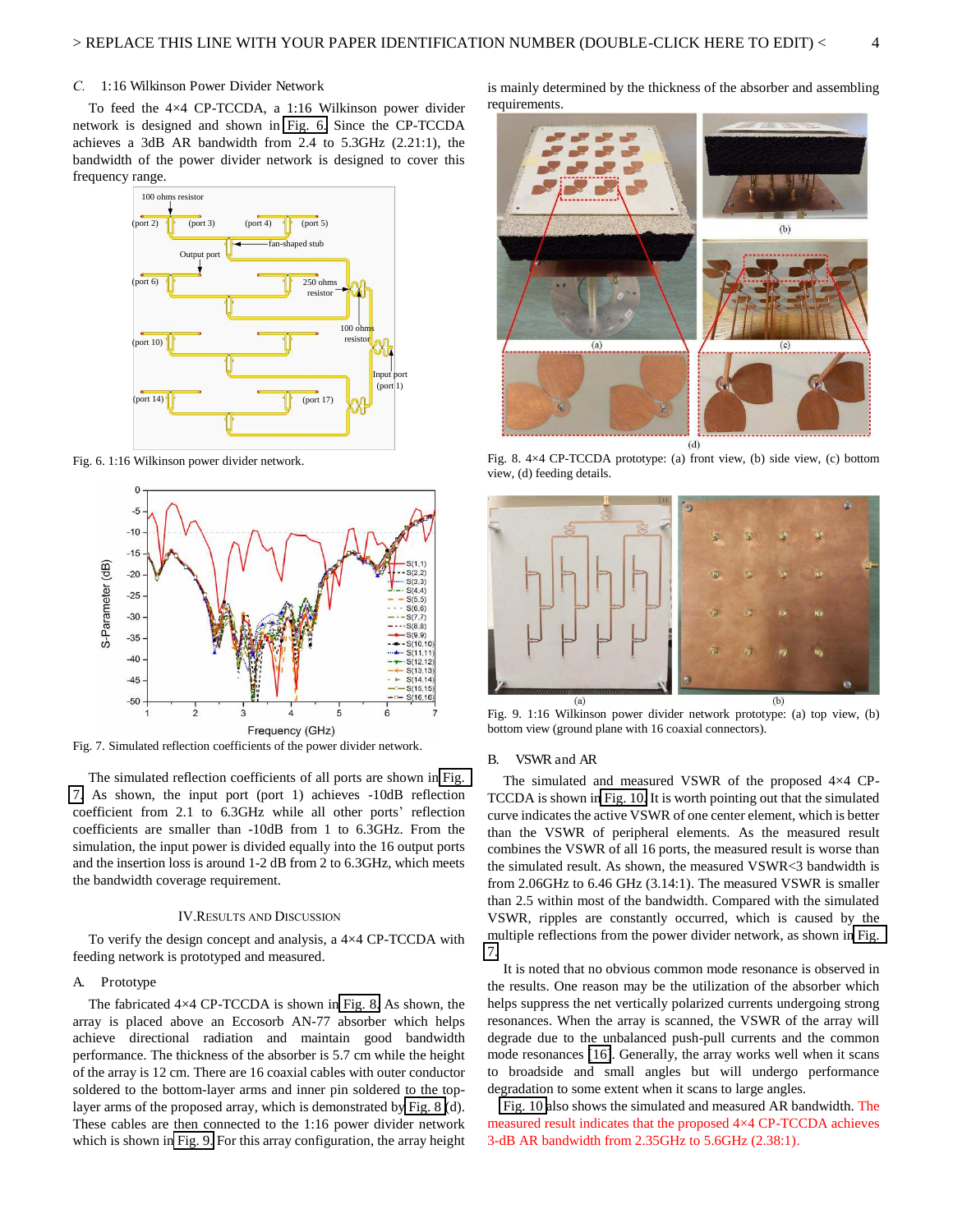<span id="page-5-2"></span><span id="page-5-1"></span><span id="page-5-0"></span>

<span id="page-5-6"></span><span id="page-5-5"></span><span id="page-5-4"></span><span id="page-5-3"></span>

#### <span id="page-5-7"></span>C. Radiation Patterns

The simulated and measured radiation patterns are shown i[n Fig. 11.](#page-4-10)  Good agreements between the simulation and measurement results are observed. It is also shown that the proposed array achieves undistorted beams and lower than -15dB cross-pol over a 2.1:1 frequency range.



Fig. 11. Simulated and measured radiation patterns at: (a) 2.6GHz, (b) 4GHz, (c) 5.4GHz

#### D. Gain

The simulated and measured gain is shown in [Fig. 12.](#page-4-11) The insertion loss of the feeding network is compensated when calculating the measured gain. As shown, the antenna gain increases as frequency increases within the working bandwidth, which is similar to those reported linearly polarized tightly coupled arrays. The reduction of the array gain around 5.5 GHz may be attributed to the finite size of the antenna array [\[17\]](#page-5-7). Moreover, an additional curve which indicates the gain of an ideal array with the same aperture size and 100% aperture efficiency is included in [Fig. 12](#page-4-11) for reference. Due to the presence of the absorber, the array gain is around 4 dB smaller than the gain of the ideal array within the operating band.



Fig. 12. Simulated and measured gain.

#### V.CONCLUSION

A wideband circularly polarized tightly coupled crossed dipole array which uses the strong coupling between adjacent elements to improve the AR bandwidth of the array is proposed in this communication. Analysis is given to interpret the AR bandwidth improvement mechanism and it is found that the balanced electric fields along x- and y- directions over a wide frequency range lead to the enhancement of AR performance. A 4×4 CP-TCCDA with feeding network is fabricated and the measured results validate the design concept. Owing to the concurrent wide impedance bandwidth and wide AR bandwidth, the proposed CP-TCCDA is promising for applications in various wireless systems which need large bandwidth.

#### **REFERENCES**

- [1] J. P. Doane, K. Sertel, and J. L. Volakis, "A wideband, wide scanning tightly coupled dipole array with integrated balun (TCDA-IB)," IEEE Trans. Antennas Propag., vol. 61, pp. 4538-4548, 2013.
- [2] B. A. Munk, Finite antenna arrays and FSS: John Wiley & Sons, 2003.
- [3] E. Yetisir, N. Ghalichechian, and J. L. Volakis, "Ultrawideband Array With 70° Scanning Using FSS Superstrate," IEEE Trans. Antennas Propag., vol. 64, pp. 4256-4265, 2016.
- [4] H. Wheeler, "Simple relations derived fom a phased-array antenna made of an infinite current sheet," IEEE Trans. Antennas Propag., vol. 13, pp. 506-514, 1965.
- [5] D. Cavallo and A. Neto, "A connected array of slots supporting broadband leaky waves," IEEE Trans. Antennas Propag., vol. 61, pp. 1986-1994, 2013.
- [6] R. J. Bolt, D. Cavallo, G. Gerini, D. Deurloo, et al., "Characterization of a Dual-Polarized Connected-Dipole Array for Ku-Band Mobile Terminals," IEEE Trans. Antennas Propag., vol. 64, pp. 591-598, 2016.
- [7] J. A. Kasemodel, C.-C. Chen, and J. L. Volakis, "Wideband planar array with integrated feed and matching network for wide-angle scanning,' IEEE Trans. Antennas Propag., vol. 61, pp. 4528-4537, 2013.
- [8] M. H. Novak and J. L. Volakis, "Ultrawideband antennas for multiband satellite communications at UHF  $-$  Ku frequencies," IEEE Trans. Antennas Propag., vol. 63, pp. 1334-1341, 2015.
- [9] S. Gao, Q. Luo, and F. Zhu, Circularly polarized antennas: John Wiley & Sons, 2013.